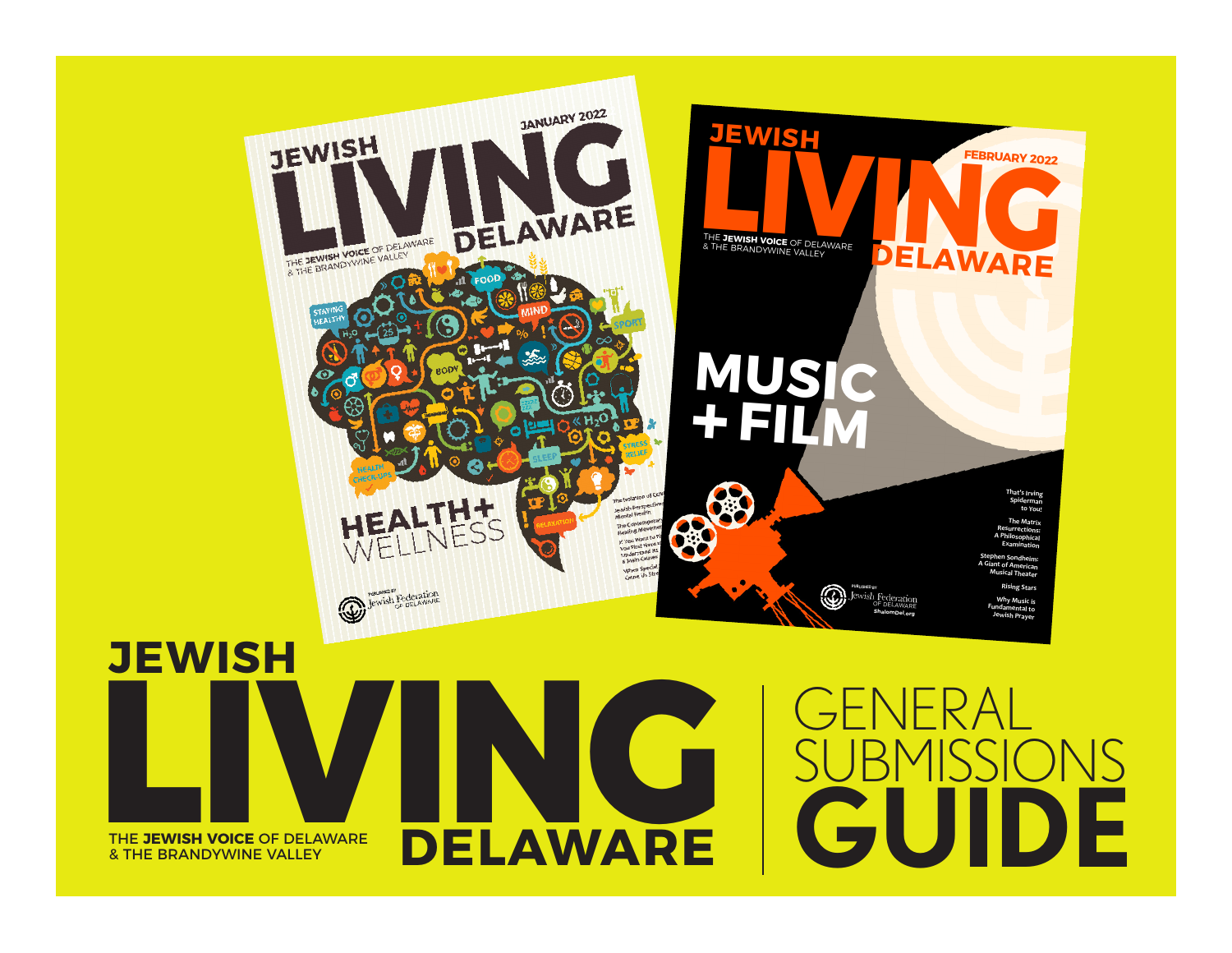

Please email submissions to Emma Driban, Editor at Emma@ShalomDel.org for content to be considered. Editorial deadlines for submissions can be found in the current production schedule. The subject line for any email submissions should be relevant to what is being submitted. Please use one representative when submitting for agencies or synagogues.

## **ARTICLES**

- Maximum word length (unless specified otherwise by the editor) is 700 words or 600 words if you wish to include a picture or graphic. For example, if a feature piece is solicited, one might expect to have a requested word count of 1200–1500 words.
- Please send submissions as a Word Document (.doc or .docx) in Calibri, 11-point font, single spaced, with no extra spacing between paragraphs. **Computer scans or nondigital formats will not be accepted.**
- Please do not otherwise format your document. No bold, no italics (except for titles written in the body of the text or non-English words), no underlines, and no words in all uppercase letters.
- Do not place any pictures or images within the submitted Word Document. All pictures or images you wish to submit with your article should be attached separately to the email.
- Each submission MUST include a byline (Name, Title) OR a 2–3 sentence bio about the author. Please do not submit any un-authored content.
- We do not accept press releases or advertorials.
- **Advertorials**, or sponsored stories/articles, are paid-for content. If you would like to purchase ad space for an advertorial,
- please contact Seth Katzen at Seth@ShalomDel.org or Editor@ShalomDel.org. Please note that we will distinguish your ad copy from published editorial content.

Furthermore, we do not accept blatant advertorial submissions within the Agency Updates or Synagogue News sections of Jewish LIVING Delaware. This space is help for editorial content and is provided as a courtesy to our local

Jewish agencies and synagogues. Therefore, we kindly ask that you adhere to the following additional guidelines when submitting articles:

- 1. Editorial content should attempt to tell a story—from thought pieces about current events/news to true accounts of an individual or a group experience. It should blend effortlessly into the publication and should avoid overtly selling or promoting a product, event, or service. The overuse of exclamation marks, capitalization, and other text formatting is strongly discouraged.
- 2. If your intent is to promote and event or service, the specific details and/or call to action—including contact information, cost, location, etc.—may only be included in a small call-out box, which would accompany the article. Although this information serves as secondary to the main story, it can be equally impactful and memorable through its association with the valued content written in the body of the editorial
- 3. ALL submissions, including those outside of the Agency Updates and Synagogue News sections (with the exception of Federation Focus) must also follow the guidelines as outlined above in regard to editorial.

**NOTE:** It is not a guarantee that a submission will be published. Any content that may be deemed aggressive, disrespectful, or potentially controversial/biased, will be routed through members of the Jewish LIVING Delaware Committee, or any other party deemed necessary, for review and approval. Should you have any questions or concerns regarding content, please email Emma@ShalomDel.org to discuss your ideas and the direction of your article **before** submitting.

## **LIVING JEWISH DELAWARE** ESRUARY 2022<br> **DELAWARE** ESRUARY 2022

#### **EDITORIAL:**

**EMMA DRIBAN** Emma@ShalomDel.org

#### **CREATIVE:**

**CAROLYN KATWAN** JewishVoiceDelaware@gmail.com

#### **ADVERTISING:**

**SETH KATZEN** Editor@ShalomDel.org

#### **CONTACT US:**

MAIN 302-427-2100 FAX 302-427-2438 ShalomDelaware.org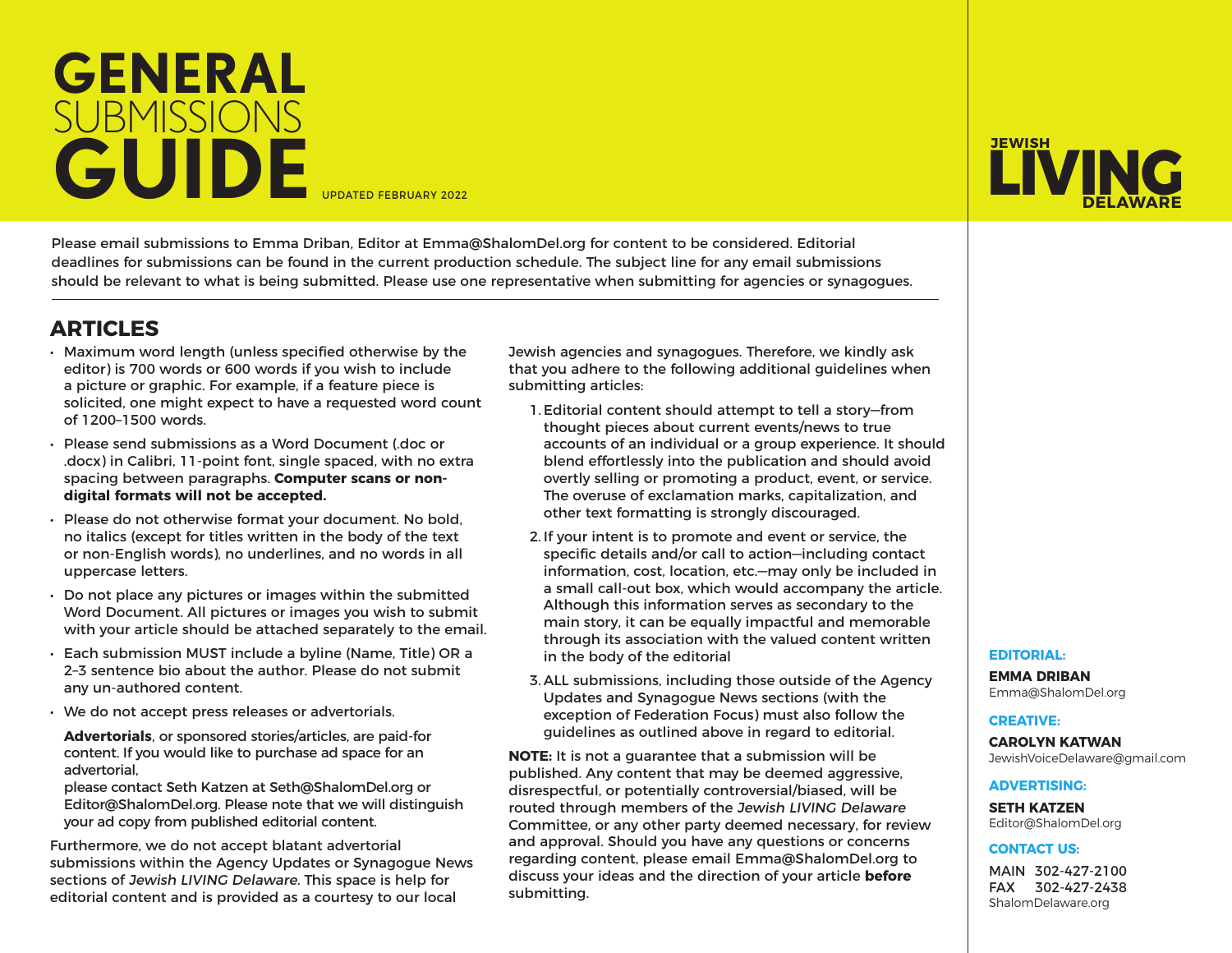## **GENERAL SUBMISSIONS GUIDE**



## **COMMUNITY CALENDAR**

- All community calendar events should be submitted in the following format:
	- Day of Week, Month and Day

Program Title

Time on/at Location

Event description/other necessary details

Registration link/contact information

## **PHOTOGRAPHS**

- All photographs must be high-resolution jpg/jpeg files (minimum resolution of 300 dpi).
- You **must** include a credit for each image. Photographs without credit will not be accepted.
- Please also include a caption for each photograph, including the names of each person depicted to ensure accuracy in spelling and representation. Captions may be submitted in the body of your email or in a Word Document.
- Credits and captions are required for ALL photo submissions, whether they are attached to an article or intended for inclusion in the Jewish Scene section.
- Cover images may also be submitted for consideration. Please provide a credit that will be included within the Table of Contents page.

**NOTE:** We do not pay usage fees for any images or content submitted to Jewish LIVING Delaware.

## **JEWISH SCENE**

- Each submission MUST include a caption and photo credit. Captions may be no longer than 50 words, unless otherwise granted permission.
- Please limit each submission to a maximum of four pictures.
- If your picture has a group larger than six people, please submit just one picture so we can make it large enough to see everyone's faces.
- When submitting pictures of groups, please include the names of everyone depicted.

#### **EDITORIAL:**

**EMMA DRIBAN** Emma@ShalomDel.org

#### **CREATIVE:**

**CAROLYN KATWAN** JewishVoiceDelaware@gmail.com

#### **ADVERTISING:**

**SETH KATZEN** Editor@ShalomDel.org

#### **CONTACT US:**

MAIN 302-427-2100 FAX 302-427-2438 ShalomDelaware.org